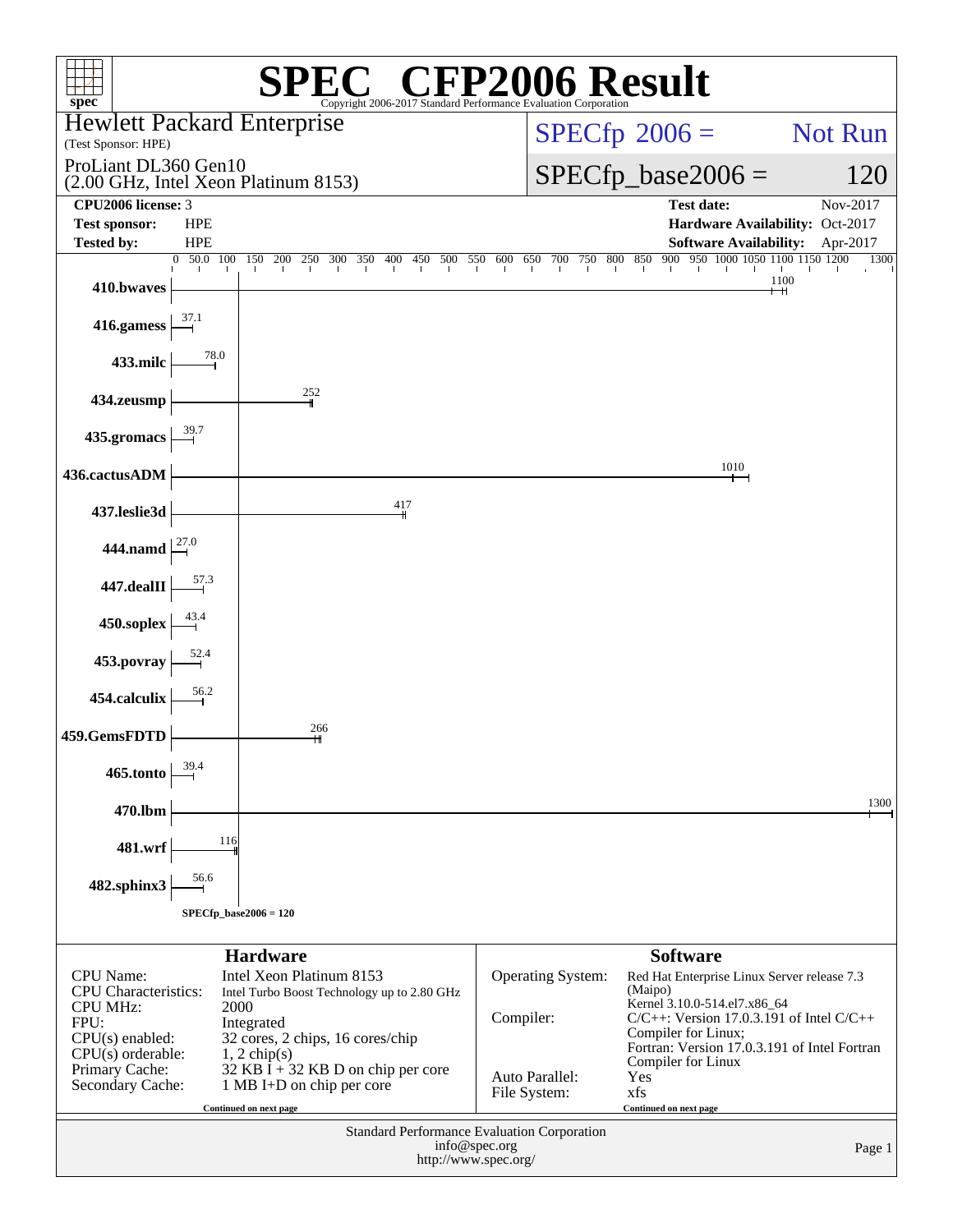## Hewlett Packard Enterprise

### (Test Sponsor: HPE)

### ProLiant DL360 Gen10

(2.00 GHz, Intel Xeon Platinum 8153)

# $SPECfp2006 =$  Not Run

## $SPECfp\_base2006 = 120$

| <b>CPU2006 license: 3</b>                                                  |                                                                                                                            |                                                                                    | <b>Test date:</b>                                            | Nov-2017 |
|----------------------------------------------------------------------------|----------------------------------------------------------------------------------------------------------------------------|------------------------------------------------------------------------------------|--------------------------------------------------------------|----------|
| <b>Test sponsor:</b>                                                       | <b>HPE</b>                                                                                                                 |                                                                                    | Hardware Availability: Oct-2017                              |          |
| <b>Tested by:</b>                                                          | <b>HPE</b>                                                                                                                 |                                                                                    | <b>Software Availability:</b>                                | Apr-2017 |
| L3 Cache:<br>Other Cache:<br>Memory:<br>Disk Subsystem:<br>Other Hardware: | $22 \text{ MB I+D}$ on chip per chip<br>None<br>192 GB (24 x 8 GB 2Rx8 PC4-2666V-R)<br>1 x 400 GB SATA SSD, RAID 0<br>None | <b>System State:</b><br><b>Base Pointers:</b><br>Peak Pointers:<br>Other Software: | Run level 3 (multi-user)<br>64-bit<br>Not Applicable<br>None |          |

|                  |                |              |                |       | <b>Results Table</b> |             |                |              |                                                                                                          |              |                |              |  |
|------------------|----------------|--------------|----------------|-------|----------------------|-------------|----------------|--------------|----------------------------------------------------------------------------------------------------------|--------------|----------------|--------------|--|
|                  | <b>Base</b>    |              |                |       |                      | <b>Peak</b> |                |              |                                                                                                          |              |                |              |  |
| <b>Benchmark</b> | <b>Seconds</b> | <b>Ratio</b> | <b>Seconds</b> | Ratio | <b>Seconds</b>       | Ratio       | <b>Seconds</b> | <b>Ratio</b> | <b>Seconds</b>                                                                                           | <b>Ratio</b> | <b>Seconds</b> | <b>Ratio</b> |  |
| $410$ .bwayes    | 12.3           | 1100         | 12.6           | 1080  | 12.3                 | 1110        |                |              |                                                                                                          |              |                |              |  |
| 416.gamess       | 528            | 37.1         | 527            | 37.1  | 527                  | 37.1        |                |              |                                                                                                          |              |                |              |  |
| $433$ .milc      | 118            | 78.0         | 116            | 79.2  | 119                  | 77.3        |                |              |                                                                                                          |              |                |              |  |
| $434$ . zeusmp   | 36.4           | 250          | 35.9           | 254   | 36.1                 | 252         |                |              |                                                                                                          |              |                |              |  |
| 435.gromacs      | 180            | 39.7         | 180            | 39.7  | 180                  | 39.7        |                |              |                                                                                                          |              |                |              |  |
| 436.cactusADM    | 11.5           | 1040         | 11.8           | 1010  | 11.8                 | 1010        |                |              |                                                                                                          |              |                |              |  |
| 437.leslie3d     | 22.3           | 421          | 22.5           | 417   | 22.6                 | 416         |                |              |                                                                                                          |              |                |              |  |
| 444.namd         | 297            | 27.0         | 298            | 26.9  | 297                  | 27.0        |                |              |                                                                                                          |              |                |              |  |
| $447$ .dealII    | 198            | 57.6         | 200            | 57.2  | 200                  | 57.3        |                |              |                                                                                                          |              |                |              |  |
| $450$ .soplex    | 193            | 43.3         | 192            | 43.4  | 191                  | 43.7        |                |              |                                                                                                          |              |                |              |  |
| 453.povray       | 101            | 52.6         | 102            | 52.4  | 102                  | 52.2        |                |              |                                                                                                          |              |                |              |  |
| 454.calculix     | 147            | 56.3         | <u>147</u>     | 56.2  | 147                  | 56.1        |                |              |                                                                                                          |              |                |              |  |
| 459.GemsFDTD     | 39.5           | 268          | 41.2           | 258   | 39.9                 | 266         |                |              |                                                                                                          |              |                |              |  |
| $465$ .tonto     | 250            | 39.4         | 248            | 39.7  | 253                  | 38.9        |                |              |                                                                                                          |              |                |              |  |
| 470.1bm          | 10.9           | 1260         | 10.6           | 1300  | 10.6                 | 1300        |                |              |                                                                                                          |              |                |              |  |
| 481.wrf          | 96.4           | <b>116</b>   | 98.9           | 113   | 95.5                 | 117         |                |              |                                                                                                          |              |                |              |  |
| 482.sphinx3      | 345            | 56.6         | 345            | 56.5  | 344                  | 56.6        |                |              |                                                                                                          |              |                |              |  |
|                  |                |              |                |       |                      |             |                |              | Results appear in the order in which they were run. Bold underlined text indicates a median measurement. |              |                |              |  |

## **[Operating System Notes](http://www.spec.org/auto/cpu2006/Docs/result-fields.html#OperatingSystemNotes)**

 Stack size set to unlimited using "ulimit -s unlimited" Transparent Huge Pages enabled by default Filesystem page cache cleared with: shell invocation of 'sync; echo 3 > /proc/sys/vm/drop\_caches' prior to run IRQ balance service was stop using "service irqbalance stop" Tuned-adm profile was set to Throughtput-Performance

## **[Platform Notes](http://www.spec.org/auto/cpu2006/Docs/result-fields.html#PlatformNotes)**

BIOS Configuration: Intel Hyperthreading set to Disabled Thermal Configuration set to Maximum Cooling LLC Prefetch set to Enabled LLC Dead Line Allocation set to Disabled Continued on next page

> Standard Performance Evaluation Corporation [info@spec.org](mailto:info@spec.org) <http://www.spec.org/>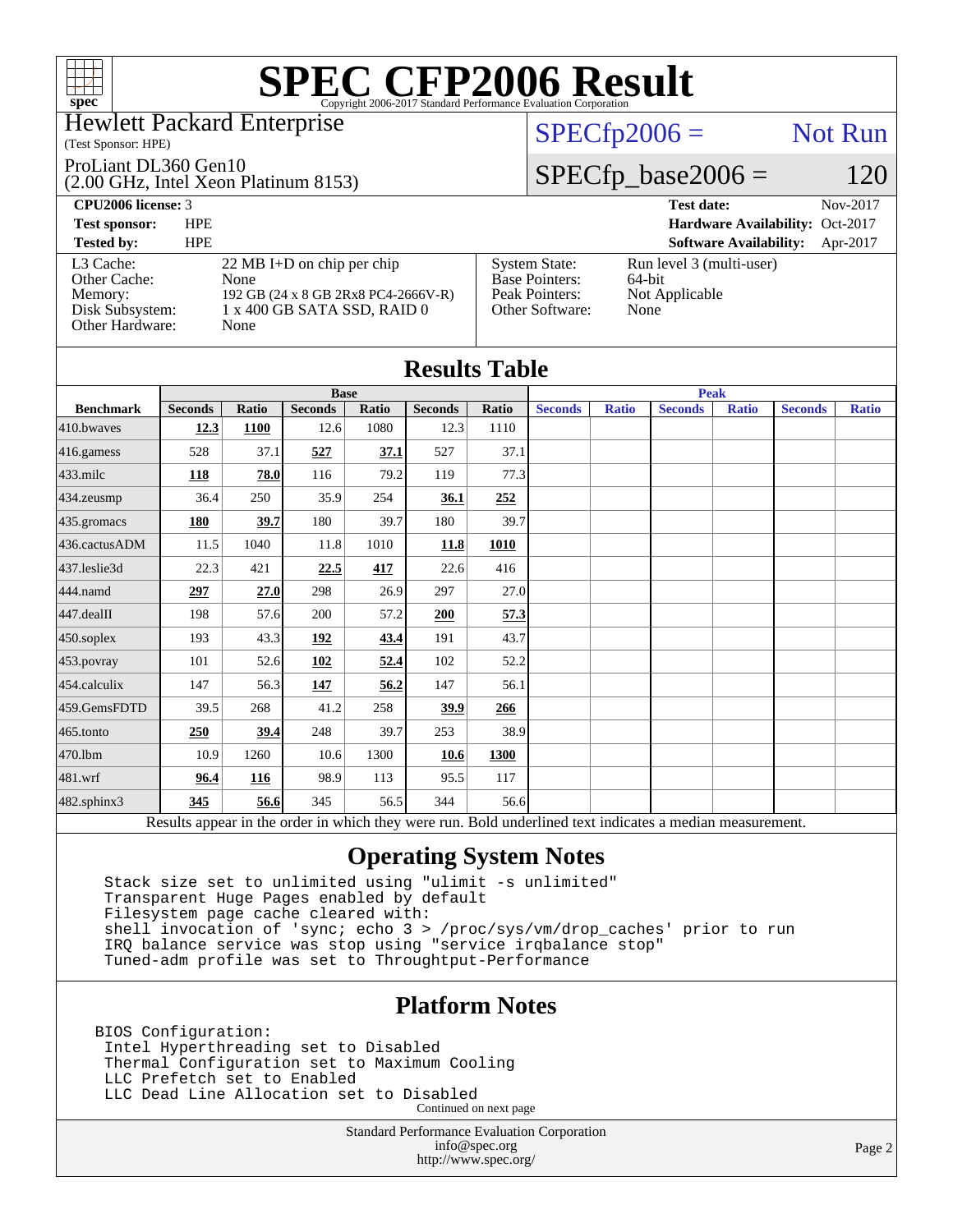

Hewlett Packard Enterprise

(Test Sponsor: HPE)

 $SPECfp2006 =$  Not Run

ProLiant DL360 Gen10

(2.00 GHz, Intel Xeon Platinum 8153)

 $SPECTp\_base2006 = 120$ 

**[CPU2006 license:](http://www.spec.org/auto/cpu2006/Docs/result-fields.html#CPU2006license)** 3 **[Test date:](http://www.spec.org/auto/cpu2006/Docs/result-fields.html#Testdate)** Nov-2017 **[Test sponsor:](http://www.spec.org/auto/cpu2006/Docs/result-fields.html#Testsponsor)** HPE **[Hardware Availability:](http://www.spec.org/auto/cpu2006/Docs/result-fields.html#HardwareAvailability)** Oct-2017 **[Tested by:](http://www.spec.org/auto/cpu2006/Docs/result-fields.html#Testedby)** HPE **[Software Availability:](http://www.spec.org/auto/cpu2006/Docs/result-fields.html#SoftwareAvailability)** Apr-2017

### **[Platform Notes \(Continued\)](http://www.spec.org/auto/cpu2006/Docs/result-fields.html#PlatformNotes)**

Standard Performance Evaluation Corporation [info@spec.org](mailto:info@spec.org) <http://www.spec.org/> Memory Patrol Scrubbing set to Disabled Workload Profile set to General Peak Frequency Compute Energy/Performance Bias set to Maximum Performance Workload Profile set to Custom NUMA Group Size Optimization set to Flat Sysinfo program /home/cpu2006/config/sysinfo.rev6993 Revision 6993 of 2015-11-06 (b5e8d4b4eb51ed28d7f98696cbe290c1) running on DL360G10 Mon Nov 20 06:21:57 2017 This section contains SUT (System Under Test) info as seen by some common utilities. To remove or add to this section, see: <http://www.spec.org/cpu2006/Docs/config.html#sysinfo> From /proc/cpuinfo model name : Intel(R) Xeon(R) Platinum 8153 CPU @ 2.00GHz 2 "physical id"s (chips) 32 "processors" cores, siblings (Caution: counting these is hw and system dependent. The following excerpts from /proc/cpuinfo might not be reliable. Use with caution.) cpu cores : 16 siblings : 16 physical 0: cores 0 1 2 3 4 5 6 7 8 9 10 11 12 13 14 15 physical 1: cores 0 1 2 3 4 5 6 7 8 9 10 11 12 13 14 15 cache size : 22528 KB From /proc/meminfo<br>MemTotal: 197748796 kB MemTotal: HugePages\_Total: 0 Hugepagesize: 2048 kB From /etc/\*release\* /etc/\*version\* os-release: NAME="Red Hat Enterprise Linux Server" VERSION="7.3 (Maipo)" ID="rhel" ID\_LIKE="fedora" VERSION\_ID="7.3" PRETTY\_NAME="Red Hat Enterprise Linux Server 7.3 (Maipo)" ANSI\_COLOR="0;31" CPE\_NAME="cpe:/o:redhat:enterprise\_linux:7.3:GA:server" redhat-release: Red Hat Enterprise Linux Server release 7.3 (Maipo) system-release: Red Hat Enterprise Linux Server release 7.3 (Maipo) system-release-cpe: cpe:/o:redhat:enterprise\_linux:7.3:ga:server uname -a: Linux DL360G10 3.10.0-514.el7.x86\_64 #1 SMP Wed Oct 19 11:24:13 EDT 2016 x86\_64 x86\_64 x86\_64 GNU/Linux run-level 3 Nov 20 03:34 SPEC is set to: /home/cpu2006 Continued on next page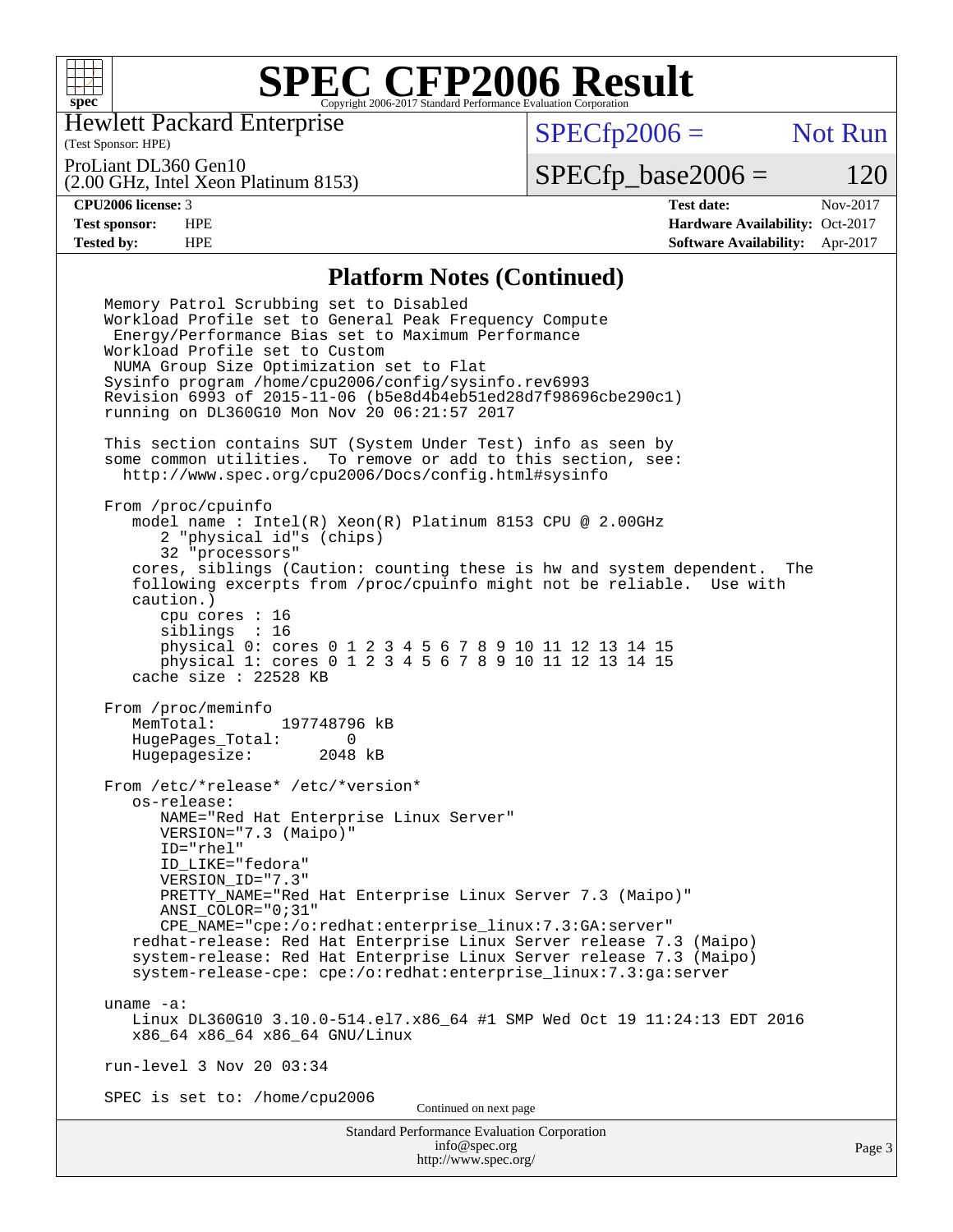

Hewlett Packard Enterprise

(Test Sponsor: HPE)

 $SPECTp2006 =$  Not Run

(2.00 GHz, Intel Xeon Platinum 8153) ProLiant DL360 Gen10

 $SPECfp\_base2006 = 120$ 

**[CPU2006 license:](http://www.spec.org/auto/cpu2006/Docs/result-fields.html#CPU2006license)** 3 **[Test date:](http://www.spec.org/auto/cpu2006/Docs/result-fields.html#Testdate)** Nov-2017 **[Test sponsor:](http://www.spec.org/auto/cpu2006/Docs/result-fields.html#Testsponsor)** HPE **[Hardware Availability:](http://www.spec.org/auto/cpu2006/Docs/result-fields.html#HardwareAvailability)** Oct-2017 **[Tested by:](http://www.spec.org/auto/cpu2006/Docs/result-fields.html#Testedby)** HPE **[Software Availability:](http://www.spec.org/auto/cpu2006/Docs/result-fields.html#SoftwareAvailability)** Apr-2017

### **[Platform Notes \(Continued\)](http://www.spec.org/auto/cpu2006/Docs/result-fields.html#PlatformNotes)**

Filesystem Type Size Used Avail Use% Mounted on<br>
/dev/mapper/rhel dl360g10-home xfs 318G 40G 279G 13% /home /dev/mapper/rhel\_dl360q10-home xfs Additional information from dmidecode:

 Warning: Use caution when you interpret this section. The 'dmidecode' program reads system data which is "intended to allow hardware to be accurately determined", but the intent may not be met, as there are frequent changes to hardware, firmware, and the "DMTF SMBIOS" standard.

 BIOS HPE U32 09/29/2017 Memory: 24x UNKNOWN NOT AVAILABLE 8 GB 2 rank 2666 MHz

(End of data from sysinfo program)

### **[General Notes](http://www.spec.org/auto/cpu2006/Docs/result-fields.html#GeneralNotes)**

Environment variables set by runspec before the start of the run: KMP\_AFFINITY = "granularity=core,compact" LD\_LIBRARY\_PATH = "/home/cpu2006/lib/ia32:/home/cpu2006/lib/intel64:/home/cpu2006/sh10.2" OMP\_NUM\_THREADS = "32"

 Binaries compiled on a system with 1x Intel Core i7-4790 CPU + 32GB RAM memory using Redhat Enterprise Linux 7.2

# **[Base Compiler Invocation](http://www.spec.org/auto/cpu2006/Docs/result-fields.html#BaseCompilerInvocation)**

[C benchmarks](http://www.spec.org/auto/cpu2006/Docs/result-fields.html#Cbenchmarks): [icc -m64](http://www.spec.org/cpu2006/results/res2017q4/cpu2006-20171128-50860.flags.html#user_CCbase_intel_icc_64bit_bda6cc9af1fdbb0edc3795bac97ada53)

[C++ benchmarks:](http://www.spec.org/auto/cpu2006/Docs/result-fields.html#CXXbenchmarks) [icpc -m64](http://www.spec.org/cpu2006/results/res2017q4/cpu2006-20171128-50860.flags.html#user_CXXbase_intel_icpc_64bit_fc66a5337ce925472a5c54ad6a0de310)

[Fortran benchmarks](http://www.spec.org/auto/cpu2006/Docs/result-fields.html#Fortranbenchmarks): [ifort -m64](http://www.spec.org/cpu2006/results/res2017q4/cpu2006-20171128-50860.flags.html#user_FCbase_intel_ifort_64bit_ee9d0fb25645d0210d97eb0527dcc06e)

[Benchmarks using both Fortran and C](http://www.spec.org/auto/cpu2006/Docs/result-fields.html#BenchmarksusingbothFortranandC): [icc -m64](http://www.spec.org/cpu2006/results/res2017q4/cpu2006-20171128-50860.flags.html#user_CC_FCbase_intel_icc_64bit_bda6cc9af1fdbb0edc3795bac97ada53) [ifort -m64](http://www.spec.org/cpu2006/results/res2017q4/cpu2006-20171128-50860.flags.html#user_CC_FCbase_intel_ifort_64bit_ee9d0fb25645d0210d97eb0527dcc06e)

# **[Base Portability Flags](http://www.spec.org/auto/cpu2006/Docs/result-fields.html#BasePortabilityFlags)**

 410.bwaves: [-DSPEC\\_CPU\\_LP64](http://www.spec.org/cpu2006/results/res2017q4/cpu2006-20171128-50860.flags.html#suite_basePORTABILITY410_bwaves_DSPEC_CPU_LP64) 416.gamess: [-DSPEC\\_CPU\\_LP64](http://www.spec.org/cpu2006/results/res2017q4/cpu2006-20171128-50860.flags.html#suite_basePORTABILITY416_gamess_DSPEC_CPU_LP64) 433.milc: [-DSPEC\\_CPU\\_LP64](http://www.spec.org/cpu2006/results/res2017q4/cpu2006-20171128-50860.flags.html#suite_basePORTABILITY433_milc_DSPEC_CPU_LP64) 434.zeusmp: [-DSPEC\\_CPU\\_LP64](http://www.spec.org/cpu2006/results/res2017q4/cpu2006-20171128-50860.flags.html#suite_basePORTABILITY434_zeusmp_DSPEC_CPU_LP64) 435.gromacs: [-DSPEC\\_CPU\\_LP64](http://www.spec.org/cpu2006/results/res2017q4/cpu2006-20171128-50860.flags.html#suite_basePORTABILITY435_gromacs_DSPEC_CPU_LP64) [-nofor\\_main](http://www.spec.org/cpu2006/results/res2017q4/cpu2006-20171128-50860.flags.html#user_baseLDPORTABILITY435_gromacs_f-nofor_main)

Continued on next page

Standard Performance Evaluation Corporation [info@spec.org](mailto:info@spec.org) <http://www.spec.org/>